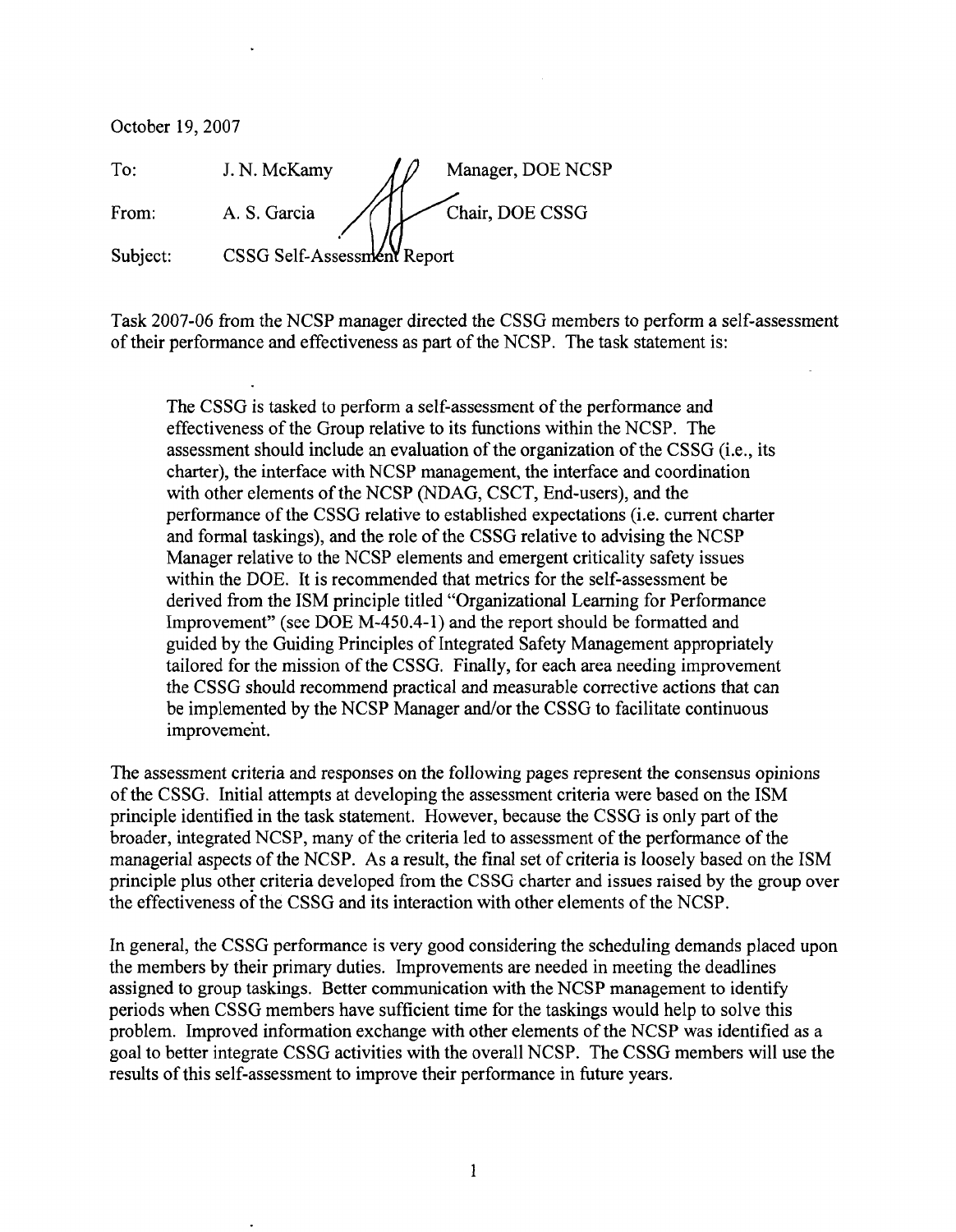# **Roles and Responsibilities of the CSSG**

# **1. Are the roles and responsibilities of the CSSG clear?**

Not always. From the CSSG charter, there is a primary and a secondary role and these are clear.

Primary: Provide operational and technical expertise to the Department, which involves providing advice and technical support to help meet the criticality safety needs of DOE missions, including stockpile stewardship, material stabilization, transportation, storage, facilities decommissioning, and waste disposal.

Secondary: Makes recommendations for implementation and execution of the DOE Nuclear Criticality Safety Program (NCSP), a program and budget administered by NNSA.

However, with the proliferation of tasks, it seems at times that the group has been relegated to the status of a low-cost consulting organization. There seems to be a lack of integration of CSSG activities into the overall DOE criticality safety program and as a result the CSSG is often not aware of the broader scope of issues on which it is supposed to be providing advice and support.

Recommendation: Consider reverting to the original NCSP interface structure in which the NDAG; CSCT, end-users and CSSG had direct lines of communication.

### **2. Do the CSSG activities reflect their roles and responsibilities?**

Only in part. The CSSG activities seem dominated by their secondary role at the expense of the primary role.

Recommendation: CSSG activities and taskings should be directed more towards the primary goal of the group as stated in No. 1.

#### $3.$ **a) Do the charters, policies and work instructions for the CSSG reflect the intended responsibilities and functions of the CSSG? b) Are changes to these documents made only after discussions with the CSSG?**

a) Yes. b) Not always. The CSSG should have more input into such things as charter modifications and work instructions. The charter and work instructions should be reviewed periodically and changes proposed by the NCSP manager should be sent to the CSSG for review and concurrence before being implemented.

### **4. Does each member of the CSSG have adequate funding for their role and responsibility?**

Not always. Members with large program elements can usually supplement CSSG support funds while members with small programs generally have inadequate funding. The CSSG recognizes that the NCSP manager is trying to address this issue within budget constraints.

Recommendation: Consideration should be given to making better use of CSSG emeritus members, who with some minimal funding can provide considerable support for reviews. The CSSG will formulate a proposal on the use of emeritus members and forward it to the NCSP manager.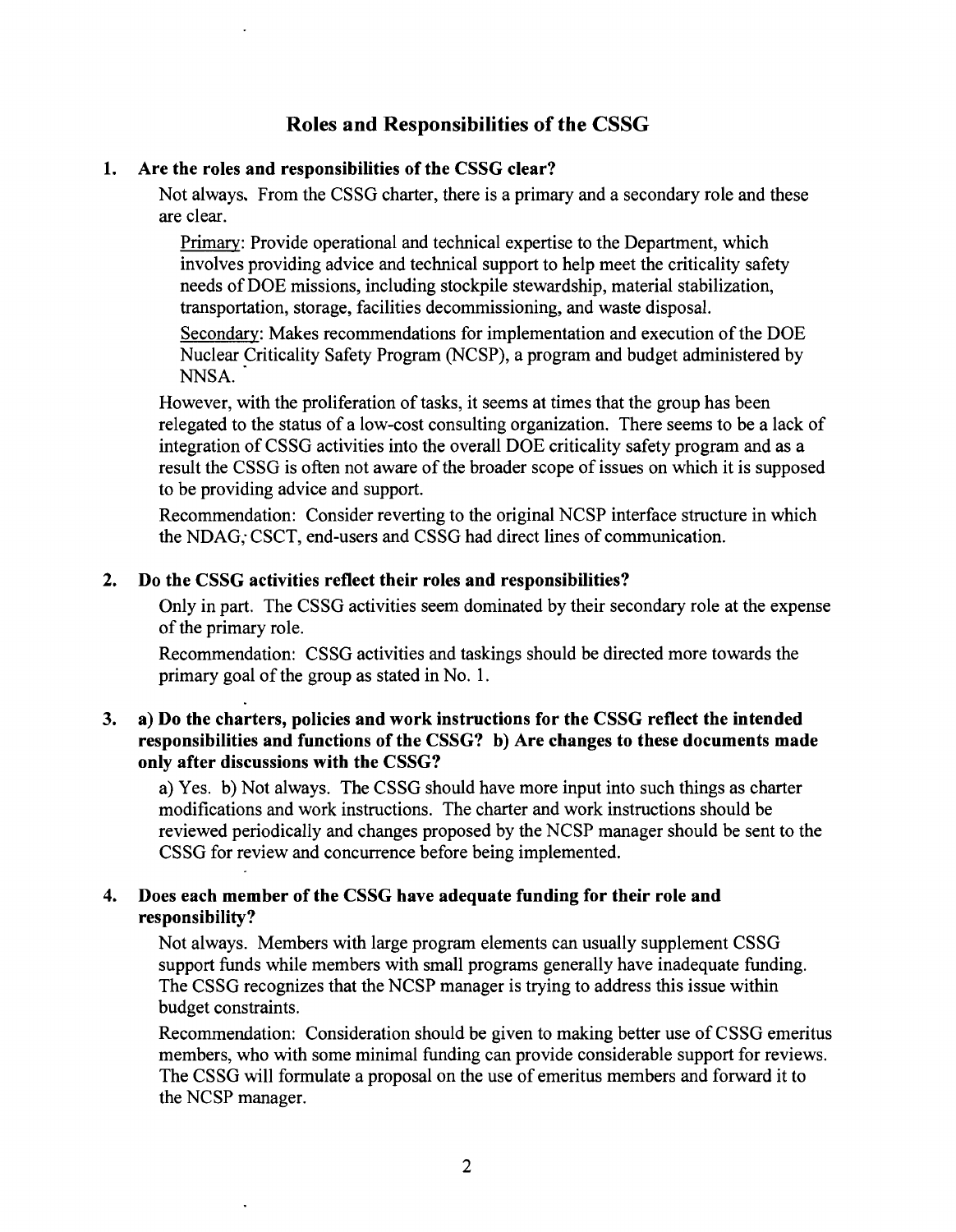**5.** Are the relationships and organizational infrastructures between the NCSP and CSSG conducive to the assigned responsibilities?

Generally, but better communication and interaction between NCSP elements would be useful.

Recommendation: Restart the teleconferences between the program element chairs (NDAG, CSCT, end-users) and the CSSG on a monthly or quarterly basis.

### *6.* a) Is it clear for which decisions facing the NCSP the CSSG should be consulted? b) Are CSSG recommendations and advice acted on satisfactorily?

a) It is not always clear to the CSSG. At times this appears to be a decision based on management preference and time constraints. b) In some instances, CSSG members have felt their advice and recommendations were not acted on appropriately.

# **7.** Does the CSSG adequately integrate the recommendations of the NDAG into the scope of CSSG activities?

Not as much as possible. When the NDAG reported to the NCSP manager through the CSSG this was true. With the program reorganization, there is room to improve the interface between the two groups.

Recommendation: Reestablish the formal lines of information exchange with the NDAG in order to keep the CSSG apprised of developments and needs in the nuclear data area.

# **8.** Are the priorities of the CSSG to promote complex wide criticality safety or the parochial needs of home organizations?

Generally, the priorities are aimed at helping the entire community.

# CSSG Membership, Assignments and Support

# **9.** Is the selection process for membership on the CSSG sufficiently rigorous to meet the mission needs?

Yes. The CSSG membership policy procedure (April, 2006) provides a rigorous selection process that should be adequate to meet the mission need. The breadth of CSSG member knowledge and experience results in excellent responses to assigned missions.

# 10. Are the right members assigned the tasks which correspond to their competence?

 $\ddot{\phantom{a}}$ 

Yes. The CSSG is composed of people with limited time for committee assignments. Assignments go to those who can work on the issue at the time. The professionalism of the members and the corporate knowledge of their strengths checks misalignments. Consensus is required before a tasking response is formally issued by the CSSG.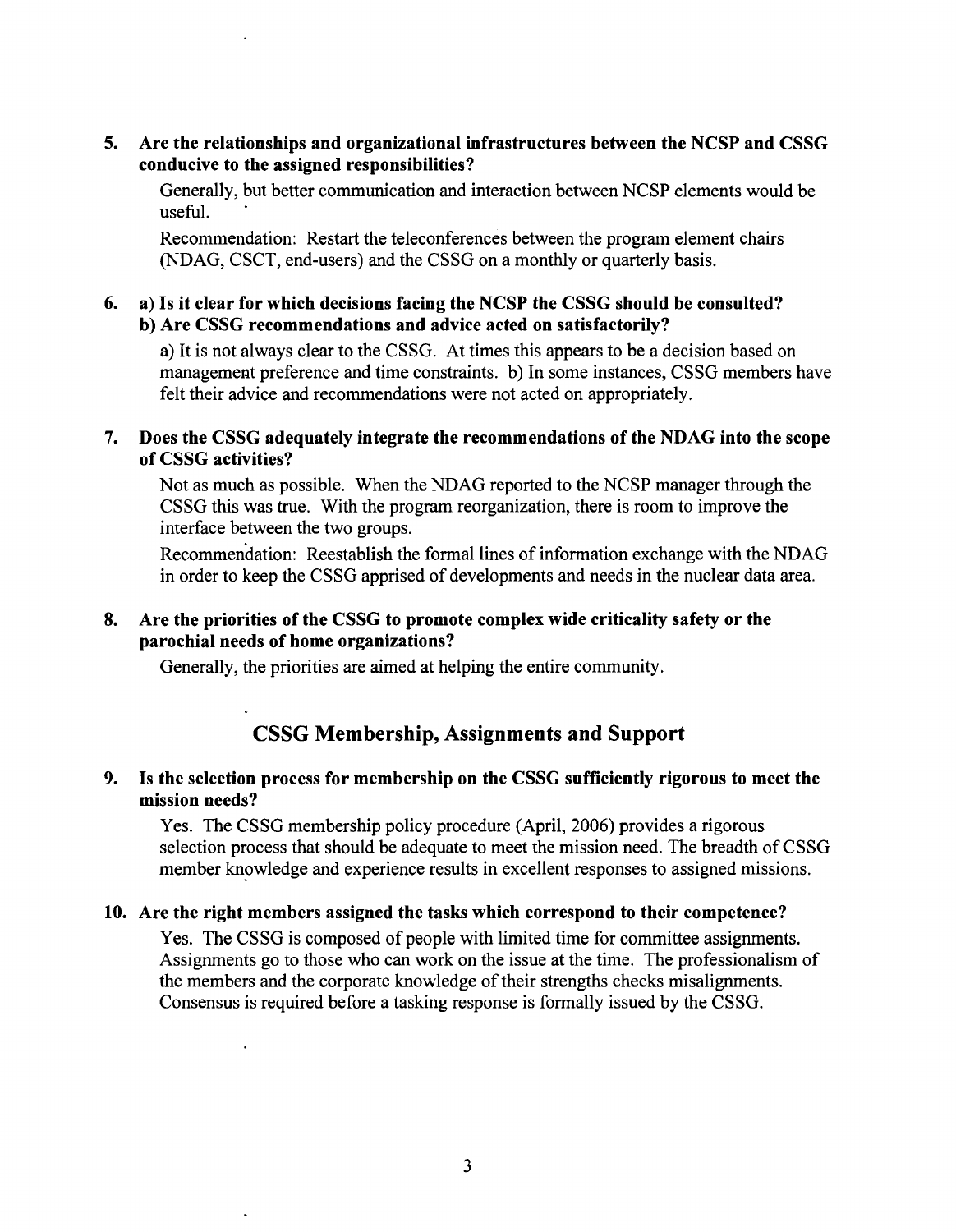#### 11. Are members exercising influence on recommendations outside their area of knowledge and competence?

No. The assignments by the CSSG chair have been, as far as possible, to match the right people to the assignment. In addition, there has been a commendable lack of parochial influence in the committee's recommendations.

# Are members provided opportunities and encouragement to further their knowledge base and stay current with new developments?

As a group, no, but some individuals are able to use CSSG support funds for this purpose. Recommendation: The NCSP should provide CSSG members support to attend at least two professional society meetings per year, including registration, travel and living costs. These national meetings provide a time and place for numerous meetings among the various NCSP elements and are a beneficial supplement to regular conference calls. Numerous working groups typically meet for breakfast, lunches or dinner for face-to-face discussion of many issues. Tn practice most of CSSG members spend considerable time working on CSSG work (some as much as  $30\%$ ) during the week of ANS meetings in addition to the scheduled official meeting. (See No. 20 and associated recommendation.)

# 13. When assignments and taskings are given to the CSSG, are members' schedules, commitments and support (in time and money) well accommodated or contained in order to limit impacts on funded work and personal time? Are task deadlines established that take into consideration CSSG members' primary duties or are they unreasonably short?

No. This is an ongoing problem with no clear solution. Taskings often arrive with deadlines and work scopes that are not compatible with members' primary commitments. As a result, many members spend their personal time to complete CSSG assignments.

Recommendation: When circumstances permit, longer lead times should be built into tasking statements. If possible, the NCSP manager should consult with the CSSG to determine personnel availability before setting deadlines. Consideration should be given to using emeritus members whenever possible, especially for document reviews.

# 14. Are CSSG assignments completed in a satisfactory and timely manner, with results that are useful to NCSP and DOE management?

Assignments are completed satisfactorily but often well past the deadline. (See No. 13 and associated recommendation.)

# 15. Is the process to initiate CSSG activity clear and unambiguous?

Yes. Formal taskings are issued by the NCSP manager. Issues raised by CSSG members are sent to the NCSP manager who in turn issues a tasking when appropriate.

## 16. Is there a program/policy in place to formally document various CSSG unanimous or majority, unsolicited thoughts/discussions about concerns, issues, and/or suggestions for general program improvements, regulatory or otherwise?

Yes. The CSSG prepares documented responses to taskings from the NCSP manager. Other CSSG discussions and concerns are captured in meeting minutes that can trigger